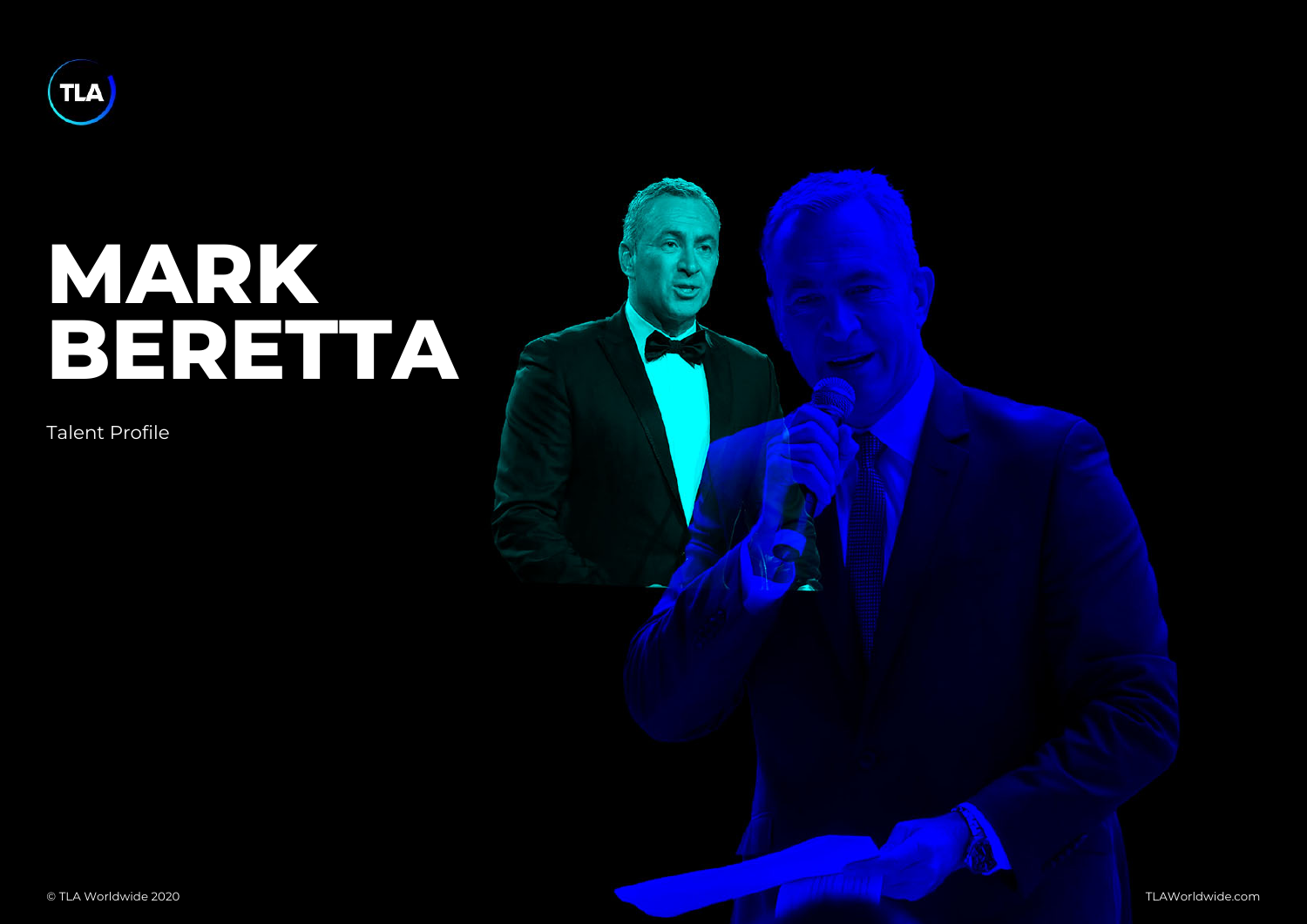After 25 years in TV and Radio Beretta, or Beretts, is one of favourite big event MC s and s

## NATIONALITY CAPABILITIES

| Australian    | Guest Panellist    |
|---------------|--------------------|
|               | Ambassador         |
| DATE OF       | Social Media       |
| BIRTH         | PR Campaign        |
| 6/16/66       | Appearances        |
|               | MC/Hosting         |
| TEAMS         |                    |
| Network Seven | INTERESTS          |
|               | Health & Nutrition |

Lifestyle Wellbeing Leadership Family

Business

Animals

Environment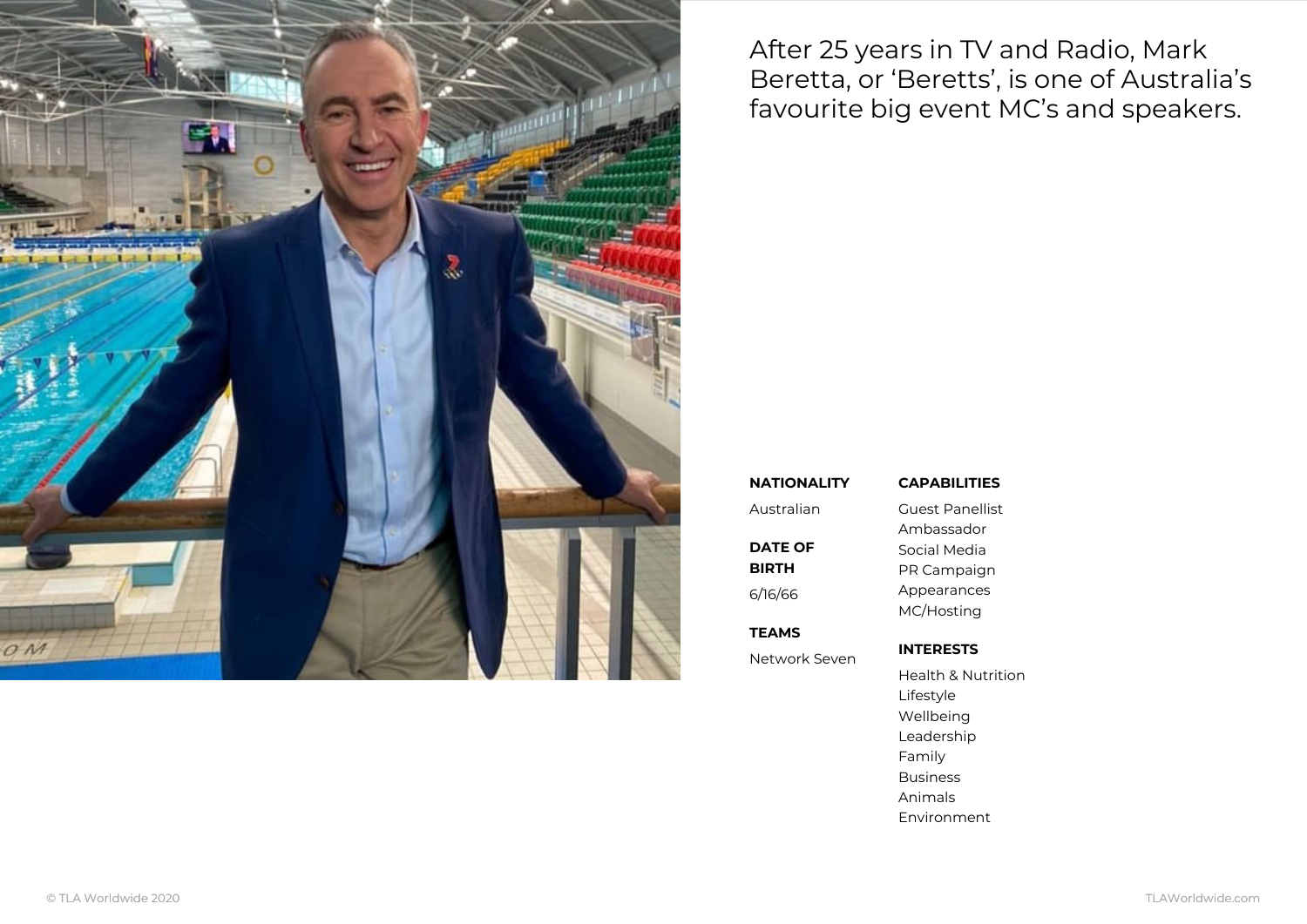Best known as the Sport Presenter on Australia s Number 1 Breakfast TV show, Sunrise on Channel 7, and as the host of Seven s major sport broadcasts, Mark is the only Australian to MC at Buckingham Palace for Her Majesty Queen Elizabeth II and the Duke Of Edinburgh.

His list of big event roles includes MC at the AFL s Brownlow Medal, Olympic Games Flagbearer and Team Ceremonies, Olympic Welcome Home Ceremonies, and the nation s biggest sporting, corporate, government and military events and awards nights.

He has hosted multiple Olympic and Commonwealth Games, Supercars, Australian Open Tennis, the Sydney-Hobart yacht race, Tour Down Under Cycling and much more.

Beretts connection to sport goes all the way back to his days as a 10 time Australian water ski champion, and begins his colourful collection of stories about his career in Australian sport. He has been there for almost all of Australian sport s highest and lowest moments.

Mark has also ridden thousands of kilometres around Australia over the last 10 years, raising millions for the Tour de Cure cancer charity. He is a Board Member of Tour de Cure.

He speaks openly about the rise of Sunrise, his passion for sport, and the life lessons, challenges and satisfaction that have come from a decade riding Tour de Cure even the time he was knocked off his bike by a kangaroo!

Outside of his media career Mark, loves spending time with his wife and two children and in 2019 was awarded the Australian Father of the Year Award.

## BIO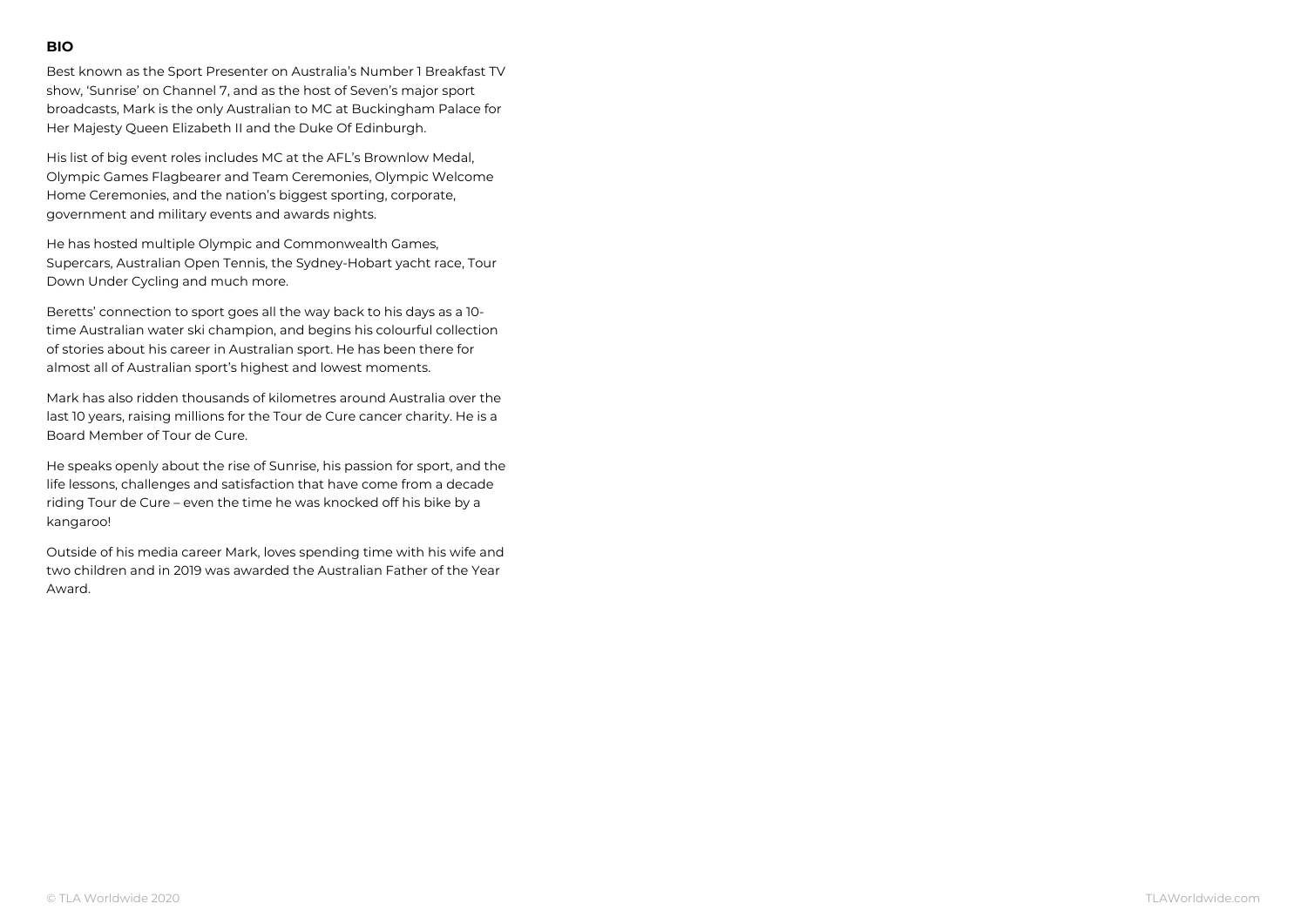Thank you for your role as Master of for the Winter Olympics Welcome Hor function attended by Prime Minister . Howard. Everyone is raving about it a and very happy with your role

AUSTRALIAN OLYMPIC COMMITTEE